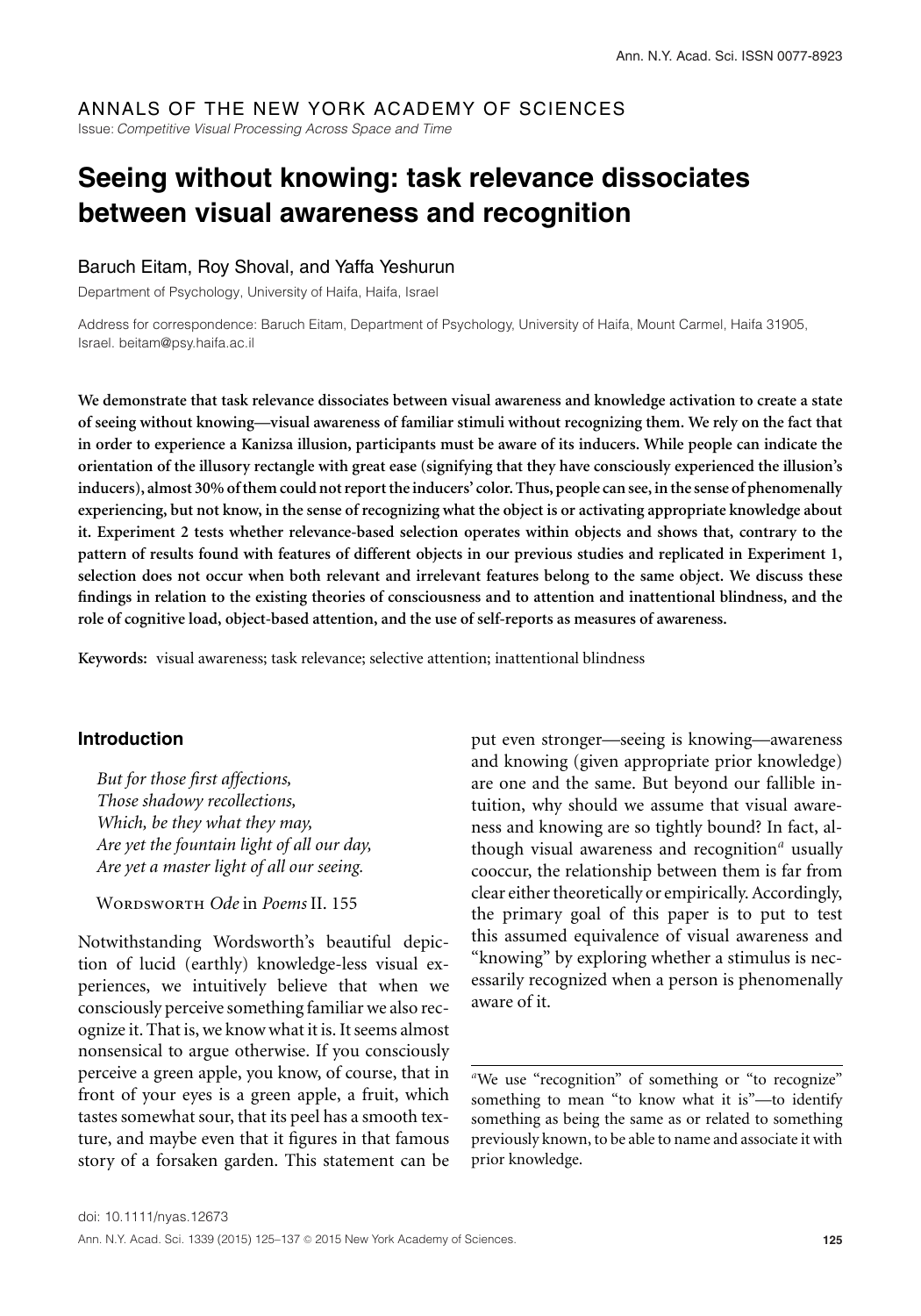# **Motivational relevance dissociates between visual awareness and knowledge activation**

Substantial empirical evidence has accumulated to suggest that unintentional knowledge activation*<sup>b</sup>* can occur even when people are not visually aware of the inducing stimulus. $1-\overline{3}$  One such demonstration of knowledge activation without awareness is subliminal priming, which has been shown to briefly activate semantic knowledge even in lieu of a phenomenal experience of the inducing word.<sup>4</sup> Other demonstrations include priming during the attentional blink;<sup>5</sup> intact semantic priming in the neurological condition of unilateral neglect;<sup>6</sup> and more contentiously, semantic priming while suppressing awareness through continuous flash suppression (CFS).<sup>7</sup> In other words, it has been reasonably established that stimuli may lead to knowledge activation without being phenomenally experienced. However, here we focus on the complimentary possibility, namely that of seeing without knowing or awareness of a stimulus without corresponding activation of available knowledge about it.*<sup>c</sup>* This possibility has not yet been empirically explored.

Even if seeing without knowing is logically possible, can we speculate under what conditions it would be expected? We argue that visual awareness without recognition may occur with stimuli that are currently task irrelevant. Reviewing the social–cognitive literature on the effects of priming, Eitam and Higgins recently proposed that knowledge activation is modulated by its motivational relevance.1,3,8 Specifically, they proposed that, although incoming stimuli may potentiate corresponding internal representations (e.g., semantic representations), whether these representations will eventually be available for cognitive processing depends on the outcome of a process that evaluates their degree of relevance (e.g., for the task at hand)—only sufficiently relevant representations become functionally active. Because this framework (named relevance of activated representations (ROAR)) assigns a cardinal role to (e.g., task) relevance, it predicts that irrelevant stimuli will have a negligible influence on current and future thought and action, even when they are presented at what appears to be the center of the attentional window. This prediction has been corroborated using measures of both implicit $9-11$  and explicit<sup>12</sup> processing, and held whether processing resources were available for the processing of the irrelevant stimuli $10,12$ or not.<sup>10</sup> In one of these demonstrations<sup>12</sup> that is most relevant for this study, we presented a colored circle surrounded by a larger, differently colored circle. The circles were presented in the center of the screen for 500 ms, without masking. One of the two circles was deemed relevant by asking the participants to concentrate on it. Following the circles' offset, participants were asked to identify the colors of both relevant and irrelevant circles (report order was counterbalanced). We found that one-fourth of the participants could not report the color of the irrelevant one. Given the simplicity of the visual display (two central, static circles), the long presentation duration, the lack of masking, and the extreme ease of the task (concentrate on one circle), we assumed that both cognitive and perceptual resources were available for the processing of both circles. Nevertheless, we also corroborated this assumption empirically by showing that recognition rates were near perfect when instructions made both circles relevant. Hence, the failure to report the color of the irrelevant circle was solely due to the fact that it was not relevant, as predicted by the ROAR framework. That is, even though the participants had enough resources, they often did not fully process the irrelevant circle merely because it was deemed irrelevant. We therefore termed this failure to report a clearly visible stimulus as pure irrelevance-induced "blindness."

In this study, we focus on another intriguing possibility afforded by the ROAR framework specifically, that visual awareness can occur although knowledge activation is insufficient to allow recognition. Because, according to the ROAR framework, the degree of relevance determines the level of knowledge activation, not access to consciousness,

*<sup>b</sup>*We use "knowledge activation"—as it is commonly used in the social–cognitive literature—to refer to available (but latent) high-level (semantic, abstract) knowledge becoming functionally available to cognitive subsystems. Unlike how some priming studies are explained (i.e., as response priming), it enables explanation of more intricate priming effects (e.g., effects of priming on person perception, effects of priming on problem solving).

*<sup>c</sup>*Note that unlike previous usage of the word "seeing" to mean perception without awareness we use it to mean perception with awareness in the sense that what was seen was phenomenally experienced.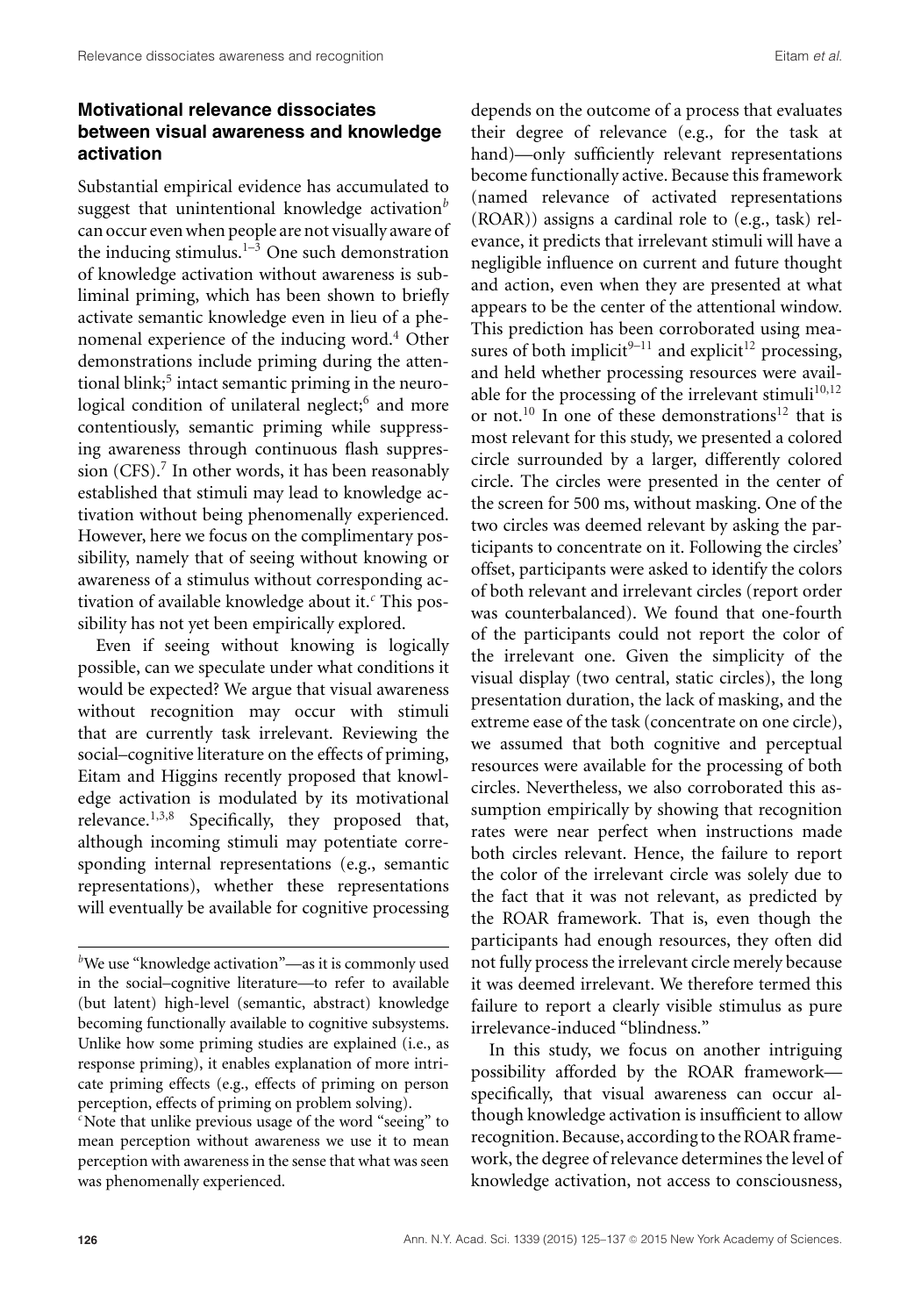it suggests that experimentally lowering the relevance of information should lower the probability that information would be fully activated but does not entail that visual awareness of the stimulus conveying this information would be affected. In other words, ROAR is consistent with the possibility of seeing without knowing and, crucially, enables us to predict what should be seen but not known.*<sup>d</sup>*

The results of our previous study<sup>12</sup> are consistent with the prospect of seeing without knowing; given the simplicity of the stimuli, their central presentation, and lack of any form of processing load, it seems reasonable to assume that, although the participants often failed to report the color of the irrelevant circle, they were most likely aware of it (in the phenomenal sense of experiencing) while it was presented. In this study we aim to put this possibility to direct empirical test.

# **This study**

To support the claim that people were indeed aware of the irrelevant stimuli, we would need to show that people who were unable to report the identity of the stimulus were nevertheless phenomenally aware of it. Demonstrating awareness that is coupled with a failure to report is obviously challenging, as we almost always rely on the ability to report as an indication of awareness. We therefore had to choose a less direct tactic. Our solution was to employ a task in which adequate performance depends on phenomenal awareness—if participants are able to perform such a task when it is based on irrelevant stimuli and also fail to report their identity, then we have taken a significant step toward establishing the possibility of seeing without knowing. This is the primary goal of this study and is examined in Experiment 1.

Another goal of this study was to further explore the relevance-based selection framework itself. While we have now established the "blinding" effect of irrelevance using different stimuli (e.g., colors, shapes) and tasks (e.g., passive looking, active search, *n*-back memory), we do not know anything about the boundary conditions for the effect. This is examined in Experiment 2.

# **Experiment 1**

The goal of this experiment was to test the hypothesis that when capacity limitations are not met, and perceptual and cognitive resources are available for processing the entire visual display, irrelevant stimulation reaches awareness, but does not result in sufficient knowledge activation to allow recognition. According to this hypothesis, under conditions of minimal perceptual and cognitive load, people should be phenomenally aware of an irrelevant stimulus but fail to report its identity. The empirical challenge presented by this hypothesis lays in demonstrating that participants were aware of the irrelevant stimulus even though they fail to report its attributes—the gold standard measure of awareness. To this end, we took a novel approach; we build on evidence that the perception of illusory Kanizsa figures<sup>13</sup> (Fig. 1, inset) involves conscious processing.<sup>14–16</sup> Specifically, it has been shown that when the inducers of a Kanizsa triangle were made subjectively invisible through CFS, participants could not report the pointing direction of the illusory triangle.<sup>15</sup> This finding is strong evidence that conscious perception of a Kanizsa figure requires conscious perception of its inducers. Hence, the ability to report attributes of a taskrelevant Kanizsa figure indicates awareness of its (task-irrelevant) inducers. If, at the same time, the participants are unable to report the attributes of the task-irrelevant inducers, this will be a demonstration of awareness without full recognition.

To test our hypothesis, we employed a Kanizsa rectangle with either a vertical or horizontal orientation, brought about by four same-color inducers (Fig. 1, inset). In the key condition, the rectangle-relevant condition, task instructions required identification of the rectangle's orientation, deeming the illusory rectangle relevant and the inducers irrelevant. In the control condition, the color-relevant condition, task instructions required identification of the inducers' color, deeming them relevant and the rectangle irrelevant. Similar to our previous study, $12$  to keep load levels minimal, we presented the display for a relatively long duration (500 ms) without masking, and employed a simple discrimination task (Was the rectangle's orientation

*<sup>d</sup>*Note that unlike the framework of phenomenal overflow, in ROAR the assumption is not that relevance (there, attention) is only necessary for conscious access to the (otherwise) activated representation; rather, relevance is necessary for access to any cognitive subsystem. We elaborate this point further in the "General discussion" section.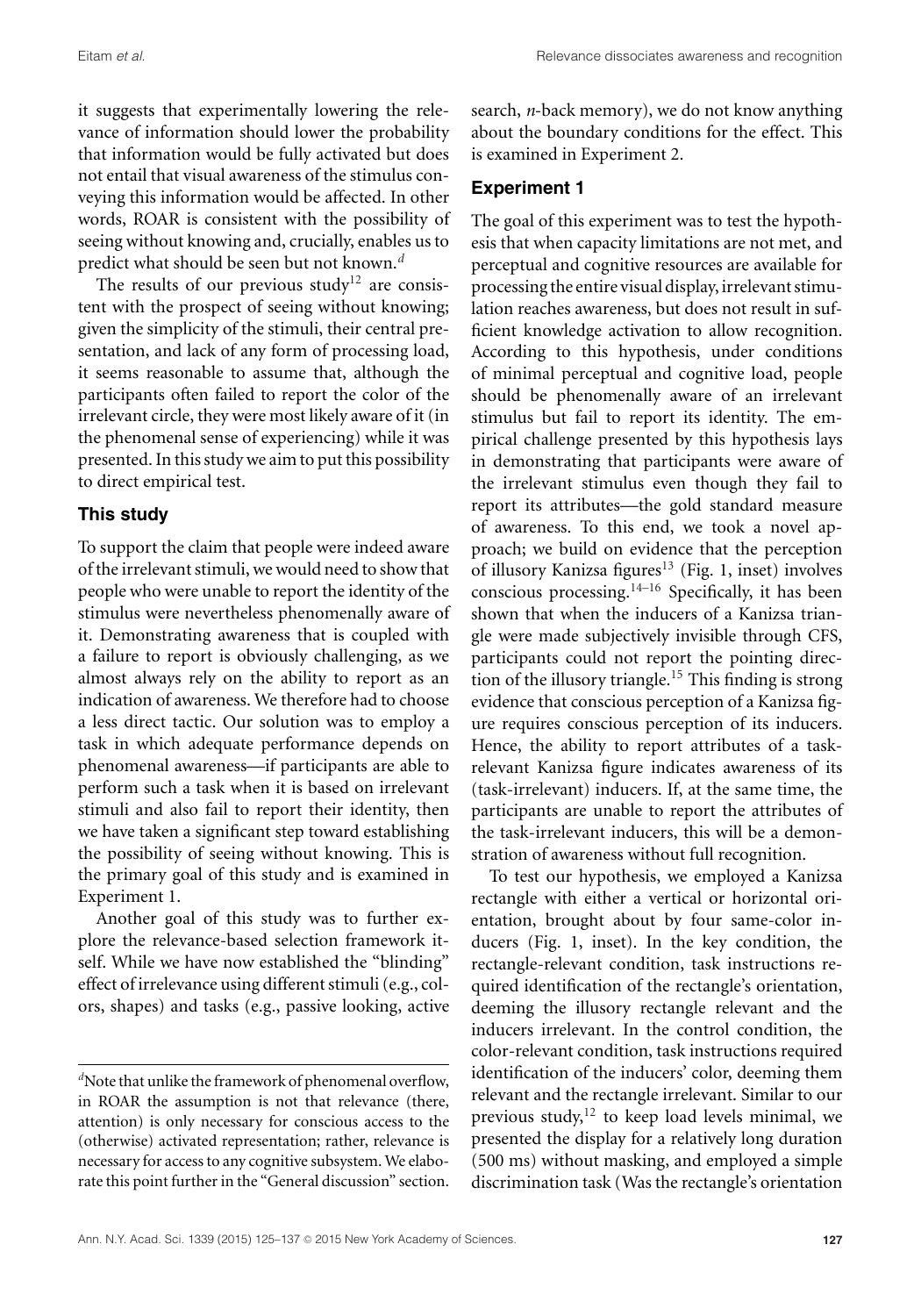

**Figure 1. An illustration of the final trials in the rectangle-relevant condition of Experiment 1. The final baseline trial, depicted in the figure, was similar to all previous baseline trials (in the color-relevant condition, the question in the baseline trials was about the color of the inducers). The critical trial, in which participants were asked about both the rectangle's orientation and the inducers' color, was identical in both conditions (question order was counterbalanced). The inset depicts schematic examples of an illusory and real rectangle.**

horizontal or vertical?). On the final (critical) trial and following the inducers' offset, participants of both conditions were asked to report both the rectangle's orientation and the inducers' color (order counterbalanced in both conditions).

In light of the finding that the perception of Kanizsa figures necessitates conscious perception of the inducers,<sup>15</sup> and given our hypothesis that when capacity limitations are not met, irrelevant information reaches awareness but does not result in recognition, we hypothesized that when the Kanizsa rectangle is deemed relevant but its inducers are not, the irrelevant inducers should reach awareness and therefore participants should be able to perceive the illusory rectangle and report its orientation; but because the inducers themselves are irrelevant, their activation should not suffice for recognition and the participants should find reporting their color difficult. Such a pattern would indicate that the irrelevant stimulation—the inducers—were consciously perceived but were not recognized. In other words, they were seen but not known.

#### *Methods*

**Participants.** One hundred and five University of Haifa students participated for class credit or pay. They were randomly assigned to one of two conditions: illusory rectangle-relevant (*n*=48) and colorrelevant ( $n = 57$ ) conditions.<sup>*e*</sup>

**Materials and procedure.** Participants sat approximately 60 cm from the computer screen and

*<sup>e</sup>*We collected data in an additional rectangle-relevant condition in which the rectangle was never illusory. However, due to technical reasons, this condition ended up with fewer participants, so that after accuracy-based exclusion it included fewer than 40 participants ( $n = 34$ ). We, therefore, did not include it in the general analysis. Importantly, the pattern of results in this condition is similar to that of the illusory rectangle-relevant condition: reporting the rectangle's orientation was not significantly different from perfect performance ( $P = 0.12$ ), but report rate of the inducers' color was lower than perfect performance with marginal significance ( $P = 0.057$ ).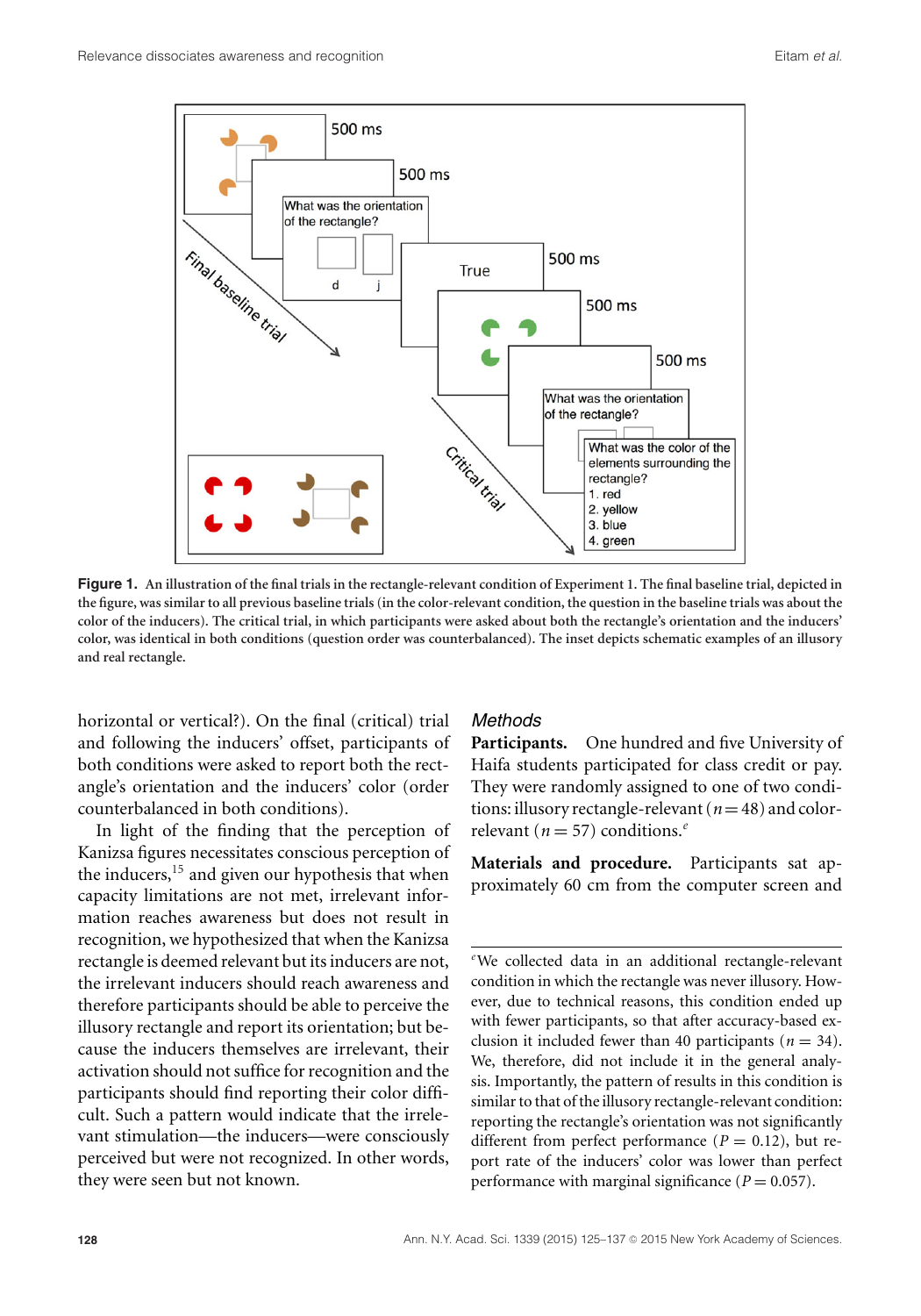viewed a  $(2 \times 2.5 \text{ cm})$  rectangle surrounded by four colored Pac-Man–like shapes (henceforth referred to as inducers)—one at each corner of the rectangle (Fig. 1, inset). The inducers were created from a full circle (radius 0.5 cm) with one quarter missing. On each trial, the rectangle could appear with either horizontal or vertical orientation, chosen randomly, and the surrounding inducers all had the same color—one of eight possible colors (yellow, blue, light blue, brown, purple, orange, pink, or light green). The stimuli appeared at the center of the screen for 500 ms and were followed by a 500-ms blank screen and then by a question the participants had to answer (Fig. 1). In the baseline trials (the first eight trials in the rectangle-relevant condition and the first seven trials in the color-relevant condition), the rectangle had real contours (i.e., it was defined by a thin gray frame) and the inducers' color and individual orientation were chosen randomly. During these trials the participants' task in the rectangle-relevant condition was to indicate the orientation of the rectangle by choosing one orientation out of two options (vertical versus horizontal), and in the color-relevant condition to indicate the color of the inducers by choosing one color out of four options (the inducers' color and three others chosen randomly). An answer was coded as correct only if the actual color of the inducers was chosen. Visual feedback followed their response. The purpose of the baseline trials was to strengthen and stabilize the relevance of the task-relevant stimulation. Baseline trials were followed by the critical trial. In this trial, all inducers were colored either red or green and, critically, the rectangle was illusory (i.e., there was no gray frame; the rectangle's illusory contours were brought about by the inducers, whose individual orientation was chosen to generate an illusory rectangle).<sup>13</sup> On this final trial, the participants were presented with an additional question in which they were asked to report the identity of the task-irrelevant stimulation—the rectangle's orientation for the color-relevant condition or the inducers' color for the rectangle-relevant condition. The format of the questions was as described and their order (relevant versus irrelevant) was counterbalanced. No feedback was given. Once participants responded to the second question, they indicated on a scale of 1–100 how sure they were about that response and how they think they reached

that answer: using memory, familiarity, imagery, intuition, or by guessing. $17$ 

# *Results and discussion*

Four participants from the rectangle-relevant condition and six participants from the color-relevant condition were excluded from the analysis for committingmore than a single error on the baseline trials (baseline accuracy <75%). The following analyses were conducted on performance in the critical trial of the remaining participants (rectangle relevant:  $n = 44$ ; color relevant:  $n = 51$ ). Whenever possible we performed a one-tailed *z*-test for proportions; when not possible (i.e., one or more of the cells included fewer than five cases) we used a one-tailed Fisher's exact test. Frequencies of correct versus incorrect responses and their corresponding proportions are presented in Table 1.

**Testing the effect of relevance.** First, we tested whether we replicated the "pure" relevance-based selection demonstrated in the past.<sup>12</sup> That is, we tested the prediction that, even when resource limitations are not met, the ability to report an irrelevant attribute of the stimulation is considerably worse compared to when it is relevant. To that end, we compared performance on the relevant and irrelevant conditions for both orientation and color attributes. To ensure that the participants attended the relevant attribute, we analyzed performance for the irrelevant attribute only for participants who answered the relevant question correctly. Corroborating our prediction, the proportion of correctly reporting the rectangle orientation when it was relevant (0.96; orientation question in the rectangle-relevant condition) was significantly higher ( $P < 0.0001$ ) than when it was irrelevant (0.57; orientation question in the color-relevant condition). Similarly, the proportion of correctly reporting the inducers' color when it was relevant (0.86; color question in the color-relevant condition) was significantly higher  $(z = 1.78, P < 0.04)$ than when it was irrelevant (0.71; color question in the rectangle-relevant condition). Hence, this experiment replicates and generalizes our previous finding $12$  in that mere irrelevance leads to strong selection.

**Seeing without knowing.** Most critical, however, for this study is the prediction that participants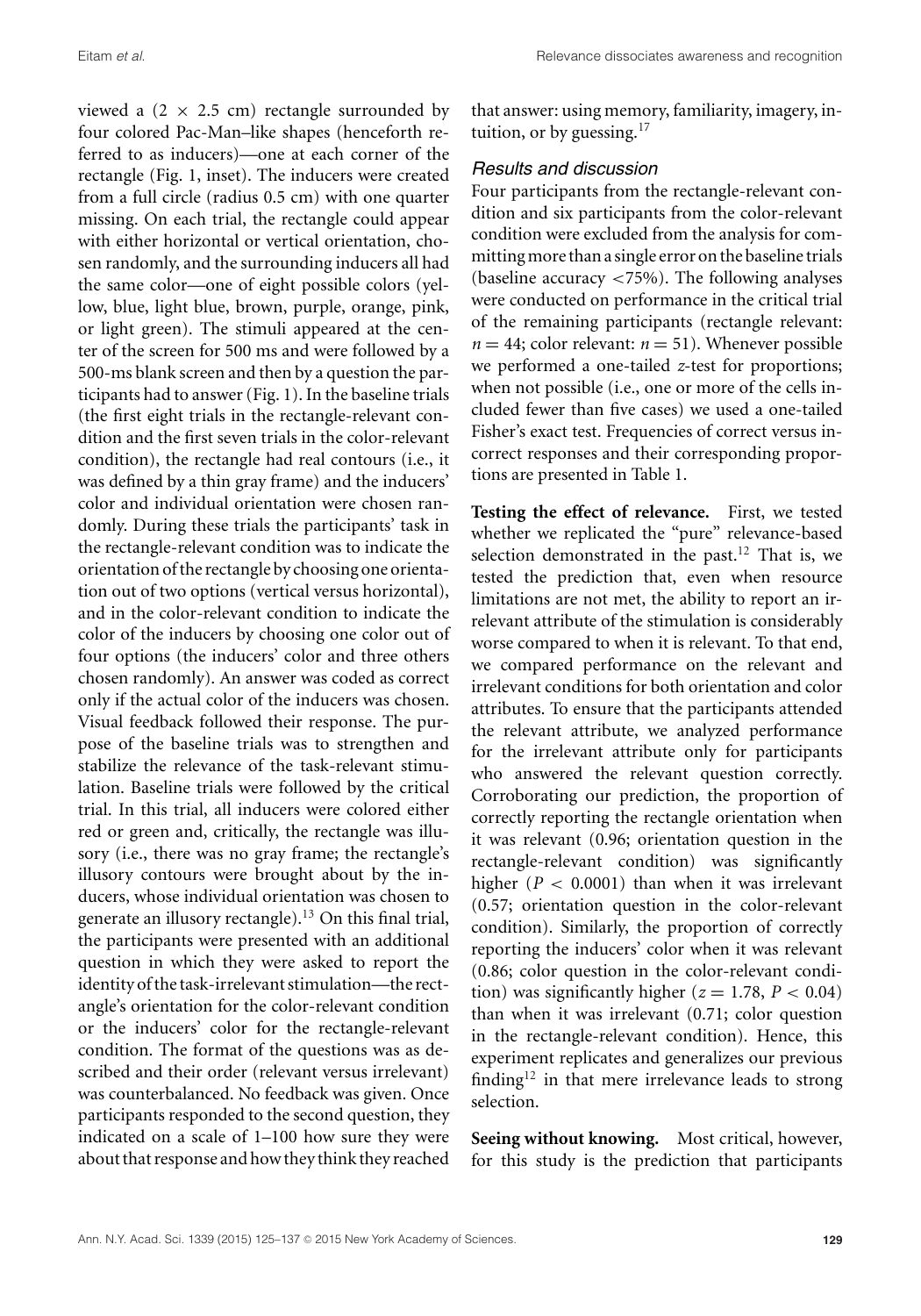|                                           | Report frequency |                |       | Report proportion |       |       |
|-------------------------------------------|------------------|----------------|-------|-------------------|-------|-------|
| Reported attribute                        | CR               | ER             | Total | CR                | ER    | Total |
| Inducers' color relevant (Exp. 1)         | 44               |                | 51    | 0.863             | 0.137 |       |
| Inducers' color irrelevant (Exp. 1)       | 30               | 12             | 42    | 0.714             | 0.286 |       |
| Rectangle orientation relevant (Exp. 1)   | 42               | $\mathfrak{D}$ | 44    | 0.955             | 0.045 |       |
| Rectangle orientation irrelevant (Exp. 1) | 25               | 19             | 44    | 0.568             | 0.432 |       |
| Object color relevant (Exp. 2)            | 49               | $\overline{c}$ | 51    | 0.961             | 0.039 |       |
| Object color irrelevant (Exp. 2)          | 41               | 4              | 45    | 0.911             | 0.089 |       |
| Object shape relevant (Exp. 2)            | 45               | 5              | 50    | 0.900             | 0.100 |       |
| Object shape irrelevant (Exp. 2)          | 45               | 4              | 49    | 0.918             | 0.082 |       |

| Table 1. Frequencies of correct versus incorrect responses and their corresponding proportions (frequency/total) |  |  |  |  |
|------------------------------------------------------------------------------------------------------------------|--|--|--|--|
|                                                                                                                  |  |  |  |  |
|                                                                                                                  |  |  |  |  |
|                                                                                                                  |  |  |  |  |

Note: In the irrelevant conditions, the total includes only those whose response to the corresponding relevant question was correct (e.g., the *n* of the color-irrelevant condition in Experiment 1 is 42 because 42 observers reported the rectangle's orientation correctly in the rectangle-relevant condition).

CR, correct; ER, incorrect.

should have little difficulty reporting the orientation of the rectangle (suggesting awareness of the inducers) but will have difficulties reporting the irrelevant inducers' color. We first examined whether the participants in the rectangle-relevant condition could report the illusory rectangle's orientation even though its inducers were deemed irrelevant. Report rate of the rectangle's orientation in this condition was very high. Only two out of the 44 participants of this condition failed to report the orientation of the rectangle (Fig. 2) correctly. Indeed, the proportion of correct responses on the rectangle's orientation question (0.96) was not significantly different from perfect performance  $(P = 0.25)$ . Given the finding that recognition of a Kanizsa figure requires awareness of its inducers,<sup>15</sup> the fact that almost all of the participants in this condition could report the orientation of the illusory rectangle suggests that they were aware of the rectangle's inducers. Next, we examined their ability to report the color of the inducers. However, because we were only interested in the ability to report the irrelevant color of participants who were aware of the inducers (i.e., those who were able to report the rectangle orientation), we excluded the two participants who failed to report the orientation of the rectangle. This leaves us with 42 participants, of whom 12 could not report the color of the inducers. This report rate (0.71) was significantly lower than perfect performance ( $P <$ 0.0001). Still, because report rate of the inducers's color, when color was task relevant (0.86; color question in the color-relevant condition), was also



**Figure 2. Erroneous recognition (percentage) in Experiment 1 as a function of the experimental condition (rectangle relevant versus color relevant) and the to-be-reported attribute (the orientation of theillusory rectangle versus the color of theinducers). The minimal recognition errors in the rectangle-relevant condition shows that people easily recognized the rectangle's orientation when it was relevant, suggesting that they were aware of the irrelevant inducers; at the same time, close to 30% of the same participants failed to report the inducers' color. This demonstrates seeing, in the sense of being phenomenally aware, without knowing, in the sense of recognizing what one saw. Recognition failure in the color-relevant condition replicates previous demonstrations of relevance-based selection: people easily recognized the inducers' color when it was relevant, but over 40% of them could not report the orientation of the irrelevant rectangle. Error bars represent 95% confidence intervals for binomial proportions.<sup>42</sup>**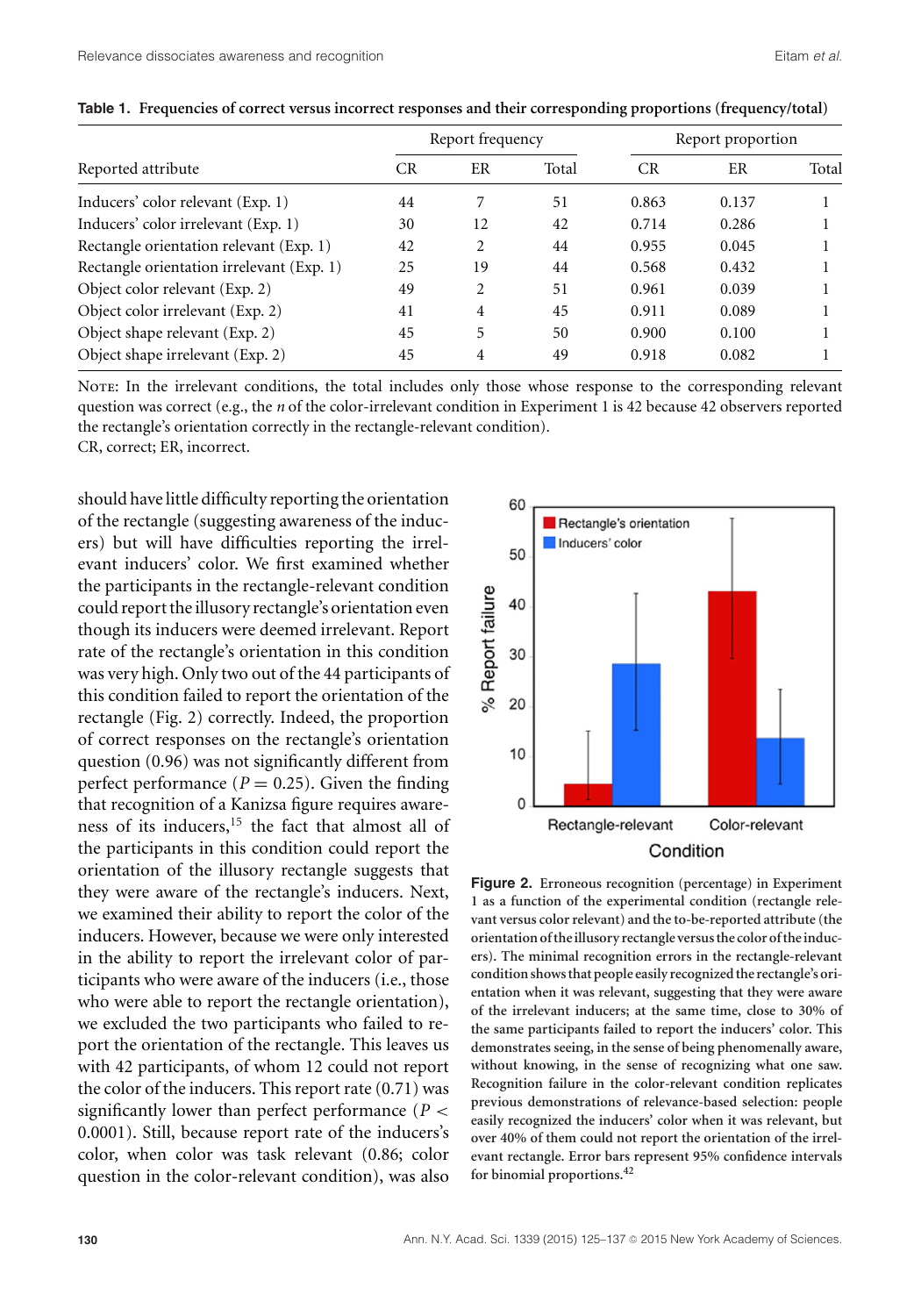significantly lower than perfect performance (*P* < 0.01), the critical comparison is between report rate when the color was irrelevant and report rate when it was relevant. As described, this comparison was significant ( $z = 1.78$ ,  $P < 0.04$ ). Thus, while participants' performance for the relevant (illusory) rectangle's orientation was near perfect, their performance on the (irrelevant) color question was significantly lower. These results support our key prediction of seeing without knowing, as participants for whom the rectangle's orientation was relevant did phenomenally experience the inducers (a necessary condition for categorizing the illusory rectangle) while (many) fail to recognize their irrelevant color.

# **Experiment 2**

As detailed above, we have demonstrated, using different stimuli and tasks, $12,13,17,18$  that strong selection that is based solely on task relevance can occur even when there are no resource limitations (i.e., even when there are enough resources to process both relevant and irrelevant information). This finding was also replicated in Experiment 1. However, we know nothing about the boundary conditions of this pure relevance-based selection. The goal of this experiment was to examine one such potential boundary condition.

It is often suggested that the basic units on which attentional mechanisms operate are objects.<sup>19-23</sup> One of the most prominent theories associated with this statement is the integrated competition hypothesis.24,25 According to this theory, directing attention to an object makes all its features (e.g., color, shape, orientation) available for verbal report. The theory is supported by behavioral findings demonstrating that when asked to report two different features, participants are considerably better when the two features belong to the same object than when they belong to different objects, $19,20,26$  and by neurophysiological evidence of elevated neural activity for both relevant and irrelevant features of the selected object. $2^{1,22}$  It seems reasonable, therefore, to assume that when the relevant and irrelevant aspects of the visual stimulation belong to the same object, pure relevance-based selection may not occur. If so, this will reveal a first boundary condition: pure relevance-based selection can only occur when the relevant and irrelevant attributes belong to different objects.

The experiments reported thus far cannot test this prediction because, in all, the display included more than one object. In our previous studies,  $10,12$ we presented two differently colored circles, with the larger one surrounding the smaller. Critical to the issue of objects segmentation, the participants were told that they were going to see two circles, and it was shown that for ambiguous object segmentation, informing the observers that they will see multiple objects is sufficient to ensure such segmentation.<sup>27</sup> Clearly then, Experiment 1 cannot test this prediction either, because its display is unambiguously segmented into five objects.<sup>28</sup> In Experiment 2, we tested this prediction by employing a design that is very similar to that employed in our previous study<sup>12</sup> apart from the fact that on each trial only an unambiguously single colored object was presented. Similar to our previous studies, to ensure minimal load levels, the object was presented for a relatively long duration (500 ms) without masking, and a simple task was employed: half of the participants had to report the color of the object and the other half had to report its shape. On the critical trial, the participants in both groups were asked to report both attributes. The key difference between this experiment and our previous studies is the fact that in this experiment only a single objectis present and the relevant attribute (e.g., shape) and irrelevant attribute (e.g., color) both belong to that single unambiguous object. If relevance-based selection under minimal levels of load can take place even when relevant and irrelevant features belong to the same object, then we should replicate our previous findings: recognition rates should be lower when participants attempt to report the irrelevant feature than when they attempt to report the relevant feature. However, if relevance-based selection cannot operate on features of a single object, then similar recognition rates should be found for the relevant and irrelevant features.

# *Methods*

**Participants.** One hundred and two students from the University of Haifa and Tel-Hai College participated for class credit or pay. They were randomly assigned to one of two conditions: shape relevant ( $n = 51$ ) or color relevant ( $n = 51$ ).

**Materials and procedure.** The materials and procedure were similar to Experiment 1 except for the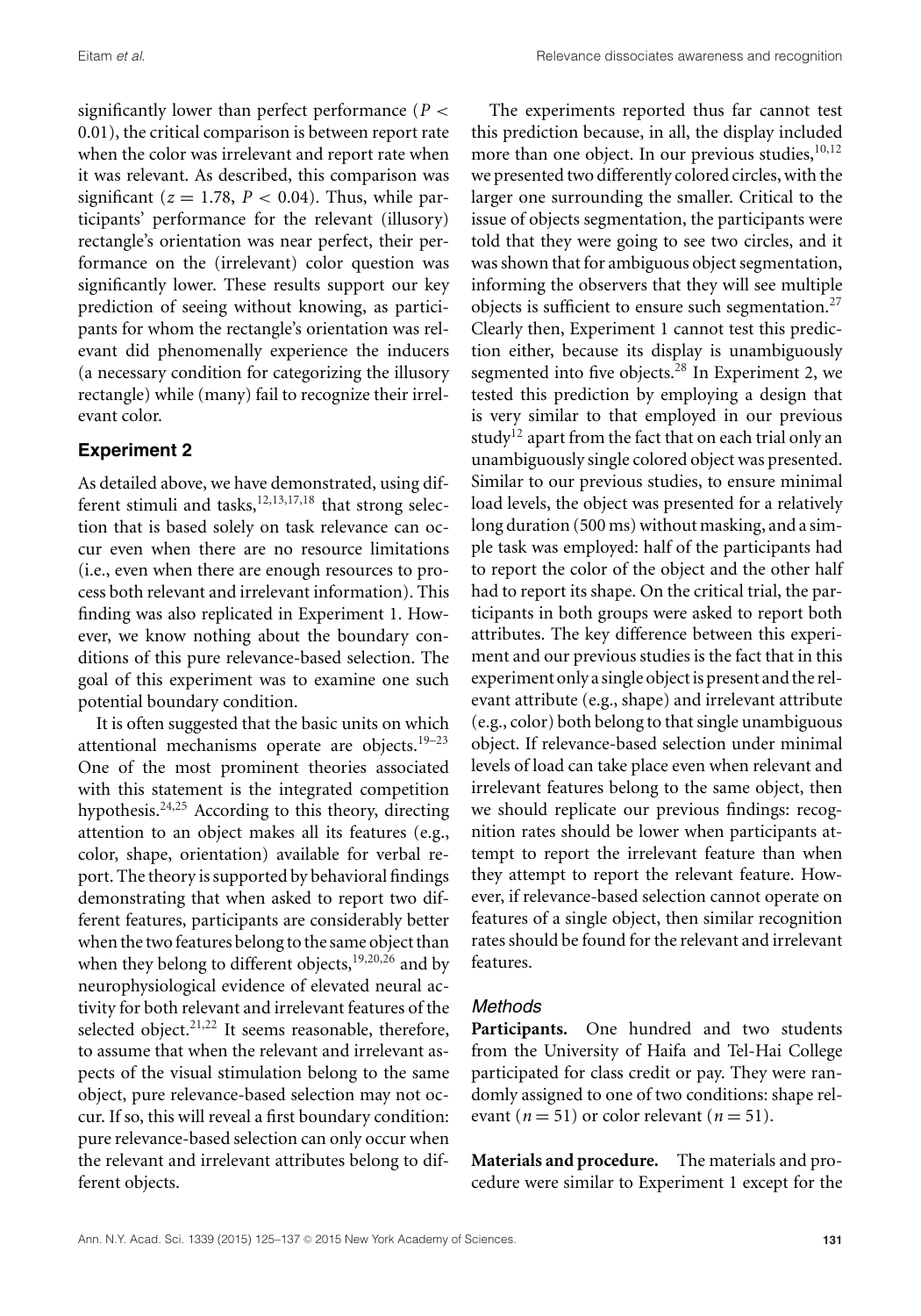

**Figure 3. An illustration of the final trials in the shape-relevant condition of Experiment 2. The final baseline trial, depicted in the figure, was similar to all previous baseline trials (in the baseline trials of the color-relevant condition, the question was about the color of the stimulus). The critical trial, in which participants of both conditions were asked about both stimulus color and shape, was identical in both conditions (question order was counterbalanced). The inset depicts schematic examples of all possible shapes and colors.**

following: on each trial only a single object was presented after a 500-ms fixation mark. The object had one shape out of eight possible shapes (square, triangle, circle, arrow, star, ellipse, crescent, or rhombus) and one color out of eight possible colors (red, green, yellow, blue, brown, purple, orange, or gray), both chosen randomly and independently (Fig. 3). The objects of different shapes varied somewhat in their size. The widest was the ellipse (4 cm) and the tallest were the star, crescent, and rhombus (2.8 cm). Critically, they were similar in their dimensions to the two-circles display we employed before,<sup>12</sup> with which relevance-based selection was observed. In the first seven trials—the baseline trials—participants were asked to report one attribute of the object by choosing one out of four options (the object's actual attribute and three other attributes alternatively and randomly chosen). Those in the shape-relevant condition were asked to indicate the object's shape, and those in the colorrelevant condition were asked to indicate its color. No feedback was given. On the eighth and final trial, all participants were required to report both the color and shape of the object; the order of questions

(relevant versus irrelevant) was counterbalanced between participants.

### *Results and discussion*

One participant from the shape-relevant condition was excluded from the analysis for having more than a single error on the baseline trials (baseline accuracy<75%). The following analyses were conducted on the remaining participants' performance in the critical trial (shape relevant: *n*=50; color relevant: *n*  $=51$ ). Because for all comparisons at least one of the cells had fewer than five cases, a one-tailed Fisher's exact test was always used. Frequencies of correct versus incorrect responses and their corresponding proportions are presented in Table 1.

**Testing the effect of relevance.** We compared performance on the relevant and irrelevant questions of both attributes (Fig. 4). As in Experiment 1, for the irrelevant performance, we used only the data from participants who correctly answered the relevant question. Markedly different from the pattern obtained in both Experiment 1 and our previous studies, $12,18$  report rate of the object's shape when it was relevant (0.9; shape question in shape-relevant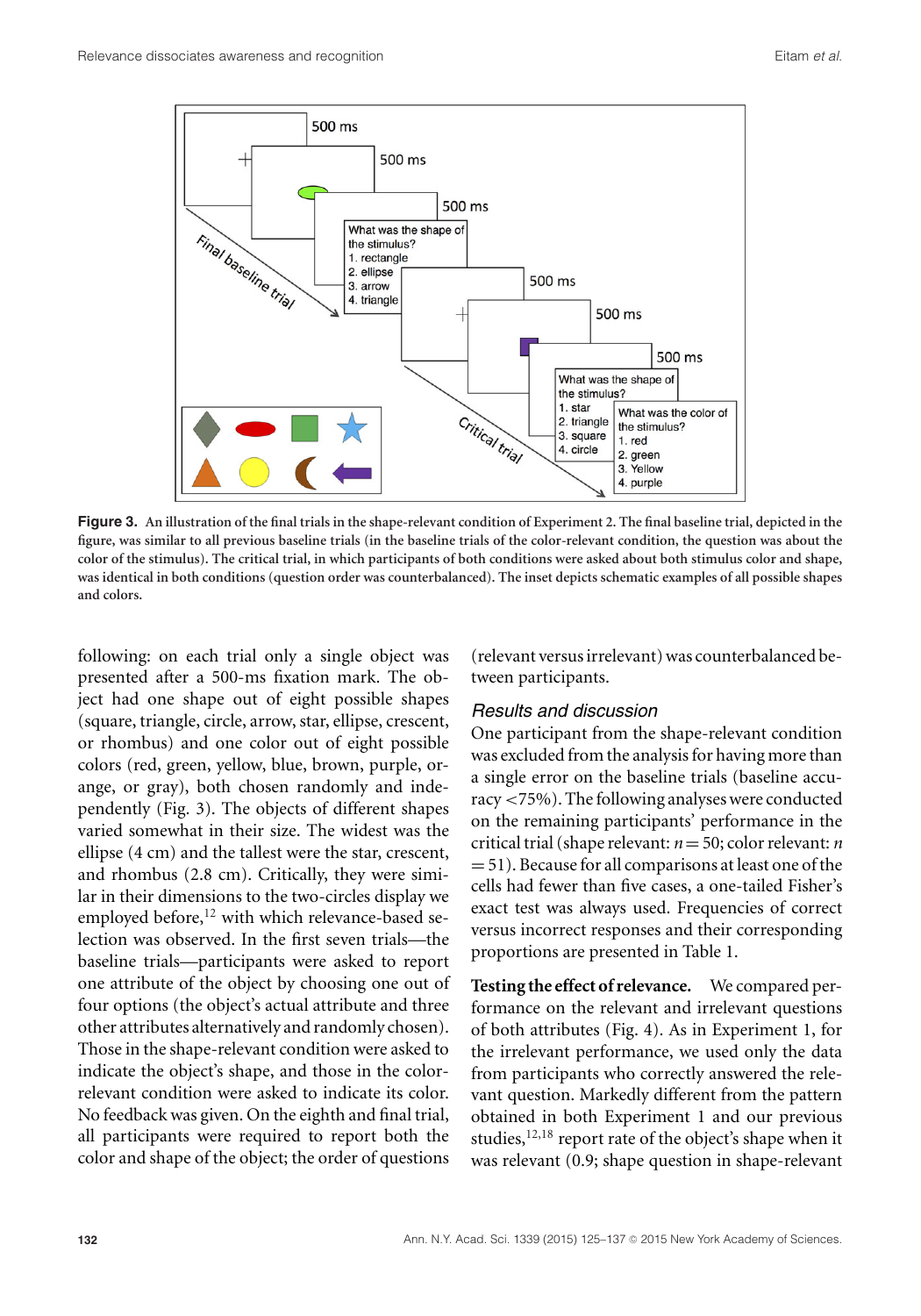

**Figure 4. Erroneous recognition (percentage) in Experiment 2 as a function of the experimental condition (shape relevant versus color relevant) and the to-be-reported attribute (the object shape versus the object color). Contrary to all our previous studies, recognition errors are minimal in all conditions regardless of relevance instruction. This suggests that when both relevant and irrelevant attributes belong to a single object, pure relevance-based selection does not occur. Error bars represent 95% confidence intervals for binomial proportions.42**

condition) was not significantly (or nominally) different from when it was irrelevant (0.92; shape question in color-relevant condition,  $P = 0.51$ ). In the same manner, testing the report rates of the object's color yielded no significant differences between the condition in which the color was relevant (0.96; color question in color-relevant condition) and when it was irrelevant (0.91; color question in shape-relevant condition,  $P = 0.28$ ). Thus, this is the first evidence that, at least under conditions of minimal load(s), selection on the basis of relevance cannot occur within an object.

### **General discussion**

The primary goal of this study was to test the hypothesis that, under minimal levels of cognitive and perceptual load, irrelevant information reaches processing levels that allow phenomenal awareness but not consistent successful recognition. To that end, we relied in Experiment 1 on the findings that the conscious perception of a Kanizsa figure requires awareness of its inducers. We reasoned that if our hypothesis is correct, then when the Kanizsa figure is task relevant but its inducers are not, we should find successful recognition of the Kanizsa figure, indicating that the inducers were consciously perceived, but a considerably lower recognition rate of the inducers themselves. Indeed, we found that when the task required reporting the orientation of a Kanizsa rectangle, recognition of the rectangle's orientation was close to perfect performance. In contrast, recognition of the inducers' color was considerably worse, with close to 30% of the participants who could correctly report the orientation of the rectangle unable to report the color of the inducers. Beyond replicating our previous findings that strong relevancebased selection occurs even when capacity limitations are not met, $12$  the findings also support the hypothesis that our participants were phenomenally aware of the irrelevant information but often could not report it. In more general terms, these findings demonstrate that seeing—in the sense of phenomenal experience—is possible without knowing—in the sense of recognizing what one is seeing. They further suggest that selection that is based on task relevance occurs for recognition but does not occur (or occurs to a lesser degree) for visual awareness. As detailed in the Introduction section, both the finding that task relevance is a powerful factor that mediates selection processes, and the finding that this selection affects recognition but not phenomenal awareness, are consistent with the ROAR framework.<sup>1,8</sup>

# *A possible interaction between relevance and load*

It is important to note, however, that we do not argue that people are visually aware of everything. In particular, we do not argue that phenomenal awareness is always greater than its corresponding knowledge activation.30,31 We argue only that such a situation may occur owing to the differential sensitivity of phenomenal awareness and knowledge activation to task relevance. Other factors may lead to different and opposite dissociations between knowledge activation and phenomenal awareness. Specifically, we speculate that the degree of available resources (or load levels) might be one of these factors. If we consider previous demonstrations of report failure or induced "blindness," it is evident in these demonstrations that load levels were high, likely depleting processing resources. Prominent examples are the classic inattentional blindness<sup>32</sup> in which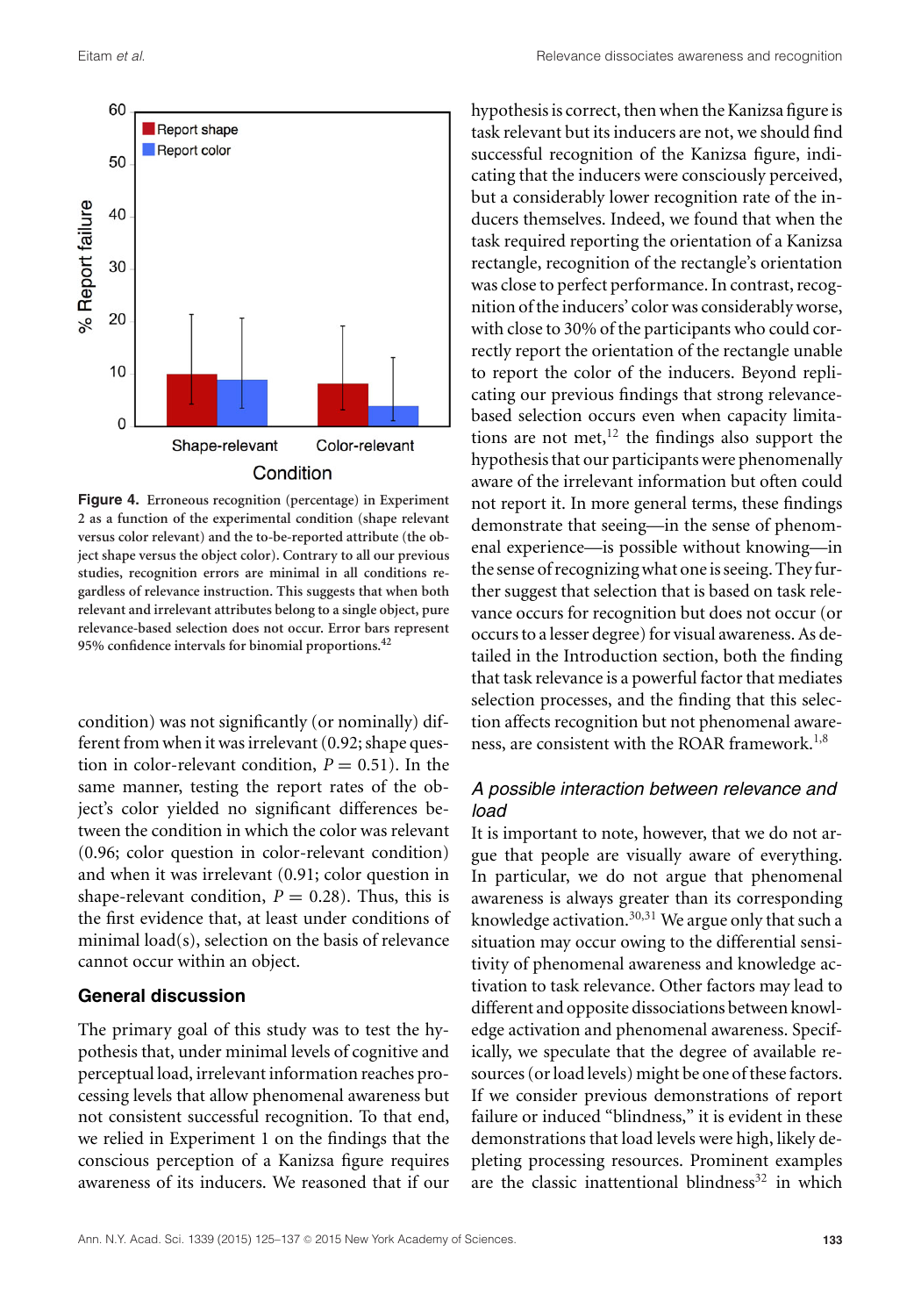participants were required to compare the lengths of subtly different lines, presented for a brief duration (200 ms) and followed by a mask—a difficult task as apparent from the high error rates ( $\sim$ 25% $^{33}$ ), and the dynamic inattentional blindness $34$  that involved keeping tally of ball passes of one group and ignoring passes of another group, while the players constantly moved around. All of these cases were taken as examples of "true blindness" in the sense of a lack of phenomenal awareness. Ignoring the fact that in all these examples awareness failure was deduced from report failure, and as Experiment 1 demonstrates these do not necessarily overlap, it is plausible that under these conditions participants were indeed unaware. In comparison to these examples, this study and our previous demonstrations of irrelevance-induced blindness<sup>12</sup> involved a focal task that is seemingly very easy and also induced little perceptual load (i.e., few items, long exposure duration, and no mask). We argue that, under such minimal load conditions, our participants were aware of the irrelevant information. This leads us to suggest that the degree of available resources (or the level of load) interacts with task relevance to narrow visual awareness. That is, when participants are sufficiently taxed, the content of visual awareness and corresponding knowledge activation may both be limited to what is currently task relevant.<sup>35</sup> That is, under high load, seeing is indeed (consciously) knowing. In contrast, when load levels are low and processing resources are available for both task-relevant and task-irrelevant stimuli, only the level of knowledge activation is limited by task relevance.

Hence, like others, 36,37 our suggestion emphasizes the interplay between the two common interpretations of the term attention—as resource and as selection. Its unique contribution lies in the notion that the availability of resources does not necessarily entail lack of selection. Instead, the availability of resources determines whether selection operates on knowledge activation alone or also on visual awareness. Clearly, more research is needed to determine whether this is indeed the case. For instance, there is a need to establish whether the failure to report that was observed in the cases of inattentional blindness under high levels of load indeed also reflects failure of phenomenal experience; failure to recognize, as we found in Experiment 1; or both, as we suggest. Additionally, the manner by which resource limitation and selection interact may depend on the type of resources required for the task at hand, because when an additional memory task was added to the classical inattentional blindness paradigm, failure to report was surprisingly more severe with low than high working memory load.<sup>38</sup>

### *Relating the current results and ROAR to theories of consciousness*

The results of Experiment 1 and the hypotheses inspired by ROAR also relate to influential theories of consciousness and its relation to attention. Both our predictions and results are closest to Block's theoretical differentiation between access and phenomenal consciousness.<sup>30,31</sup> Both our framework and that of Block's (extended by Lamme<sup>39</sup>) stipulate that people are phenomenally aware of more than they are able to report, and that phenomenal awareness is largely independent of pure endogenous selection. However, the reasons given for this phenomenal overflow differ. The difference is that within ROAR, it is not access consciousness (i.e., being consciously aware of what a stimulus is) that is modulated by relevance but cognitive access in general (i.e., knowledge activation). Specifically, Lamme argues that because visual awareness begins from the bottom up, attention's impact on phenomenal consciousness is minimal. Conversely, attention's impact on access consciousness is large, as it selects among competing neural assemblies at higher brain regions, thus gating entry to systems necessary for conscious reporting, among other things (mainly working memory). A consequent argument is that attention's effects on verbal report are mediated by the transient activation of unattended assemblies, which are forgotten and hence are unreportable. By ROAR, irrelevant stimulation simply fails to activate knowledge and hence is unavailable to mental processes at large. Thus, it is not the case that irrelevant knowledge is accessed and forgotten; irrelevant stimulation does not become *de facto* activated knowledge. These notions can be tested empirically, as done by Lamme; there is no reason why unattended stimuli should not lead to priming (at least for short stimulus onset asynchrony (SOA)) while ROAR precludes the possibility that irrelevant stimulation should lead to (at least semantic) priming effects.<sup>40</sup>

Orthogonally, the forgetting prediction is not corroborated by the data from the relevance-induced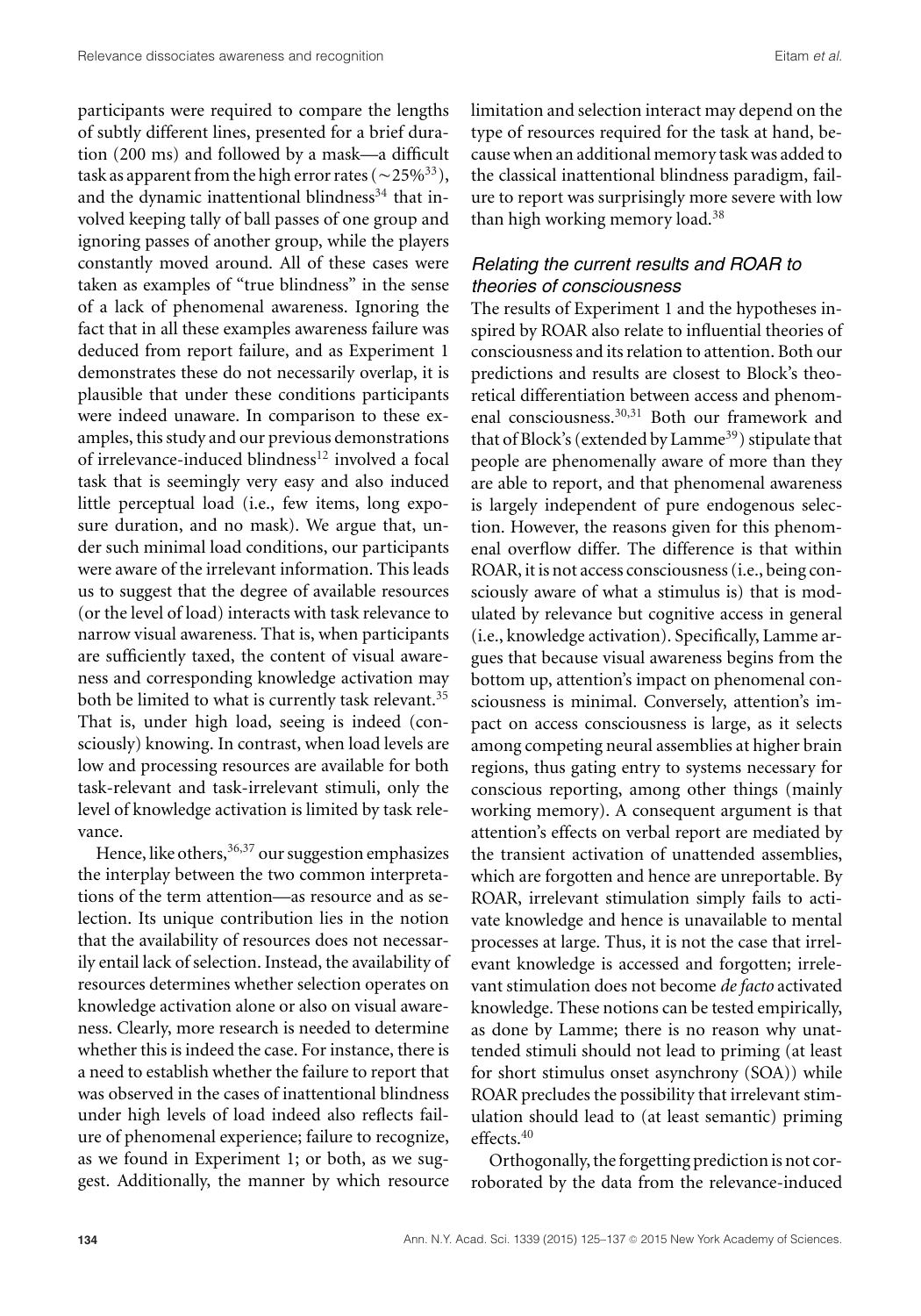|                                   | Question order |                |          |      |                 |          |  |
|-----------------------------------|----------------|----------------|----------|------|-----------------|----------|--|
|                                   |                | First question |          |      | Second question |          |  |
| Reported attribute                | R              | <b>IR</b>      | $R - IR$ | R    | <b>IR</b>       | $R - IR$ |  |
| Inducers' color<br>(Exp. 1)       | 1              | 0.84           | 0.16     | 0.73 | 0.61            | 0.12     |  |
| Rectangle orientation<br>(Exp. 1) | 1              | 0.74           | 0.26     | 0.91 | 0.44            | 0.47     |  |
| Object color<br>(Exp. 2)          | 1              | 0.86           | 0.14     | 0.92 | 0.96            | $-0.04$  |  |
| Object shape<br>(Exp. 2)          | 1              | 0.96           | 0.04     | 0.81 | 0.89            | $-0.08$  |  |

**Table 2. Recognition rate as a function of the to-be-reported attribute, question order, and relevance condition with the corresponding relevance effect**

R, relevant; IR, irrelevant; R – IR, relevant recognition rate − irrelevant recognition rate.

blindness studies, as pure relevance-based selection does not seem to be affected by question order. That is, if failure to report is due to forgetting (rather than nonactivation as ROAR suggests), then it should be more prominent when the question about the irrelevant object/attribute follows the question about the relevant object/attribute, simply because more time has passed between stimulation offset and report time. Our previous demonstration of pure relevance-based selection did not uncover such an effect for order; the effect of relevance was similar regardless of whether the irrelevant stimulus was reported first or second.<sup>12</sup> The number of participants in this study is too small to allow a reliable statistical analysis of order effects. However, inspection of the numerical values of the relevance effect (relevant recognition rate minus irrelevant recognition rate) for the various to-be-reported attributes as a function of report order does not support forgetting as the underlying mechanism (Table 2). Specifically, out of the four attributes examined in this study, a pattern consistent with forgetting appeared only for one—rectangle orientation. With all other attributes, the effect of relevance was in fact smaller for the second, compared to the first, question. Taken together, the results of our previous and current experiments do not support transient activation (forgetting) as the reason for the failure to report. Interestingly, although the order of questions did not modulate the relevance effect, it did matter, because for both relevant and irrelevant questions performance was better when a given question was first. Further research, with systematic manipulation of order, is required to better understand order's role.

A second, ostensibly relevant framework is that of partial awareness, $41$  conceived to explain the dissociation between people feeling that they are phenomenally aware of the whole visual scene and clear failures to report seeing rather dramatic events. The framework's relevant tenet is that people's experience of complete awareness is illusory, as they can be conscious of only some aspects of a scene. Although the theory is seemingly successful in explaining people's self-reported visual experience, its relevance to our relatively simple experimental conditions (simple stimuli and easy task) is unclear. That is, given that in our experimental conditions capacity limitations were likely not met, how would this theory account for the fact that only some aspects of the display were consciously perceived? As such, although it is definitely possible, for example, that our participants phenomenally experienced the shape of the Kanisza inducers but not their color, it is unclear how such a prediction could be justified on the basis of the partial awareness framework.

Finally, as alluded to above, the findings of Experiment 1 also suggest that one should be cautious when relying on people's self-reports of the contents of their own awareness. This is because both verbal (e.g., "report what you have just seen") and nonverbal (e.g., "select from the following the stimulus you have just seen") manners of reporting depend on the participants having recognized the stimulus they had just seen. Experiment 1 shows that, at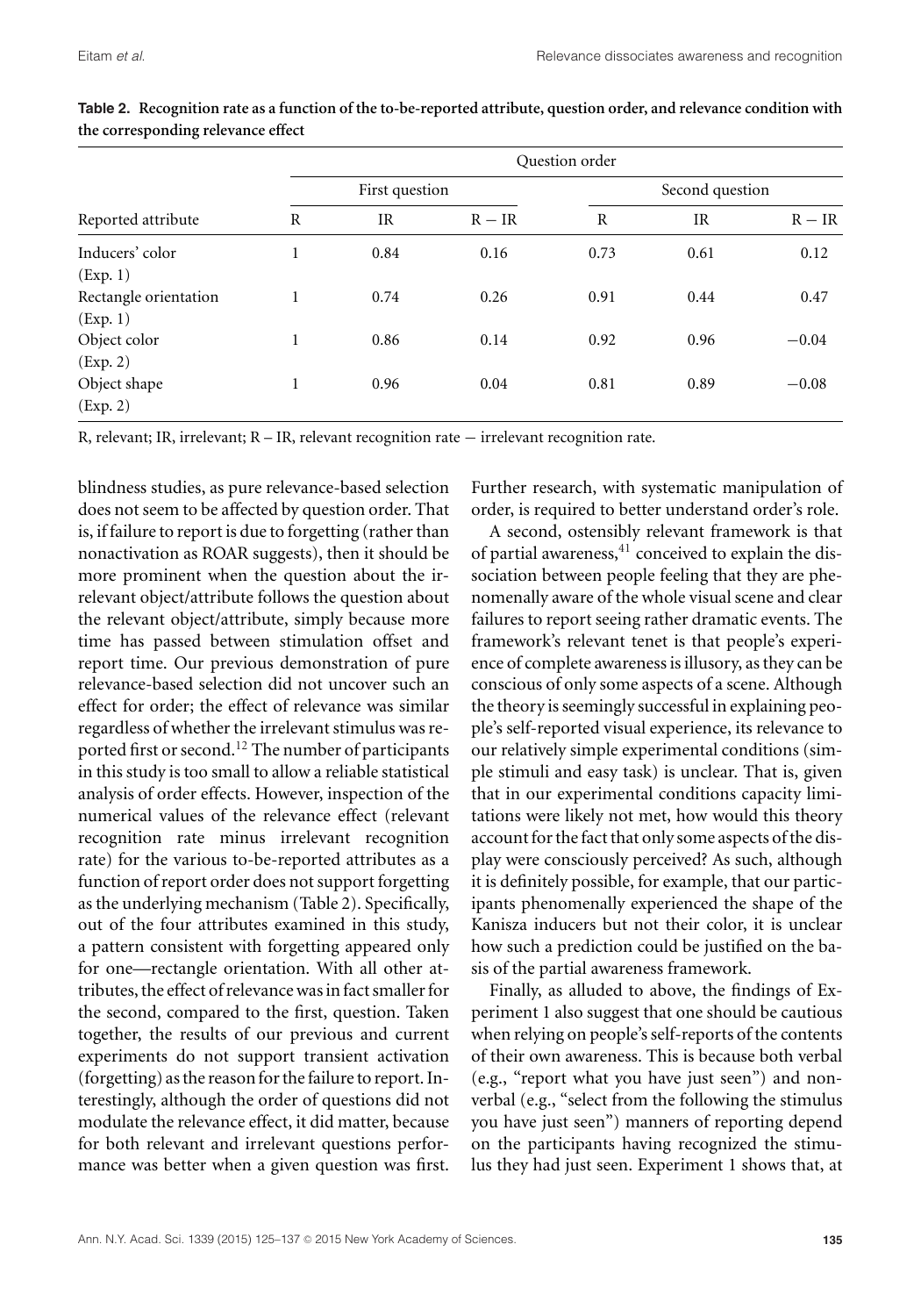least under minimal load conditions, this may be an underestimation of the contents of awareness.

#### *Relevance-based selection and objecthood*

A second goal of this study was to examine whether "pure" relevance-based selection (i.e., relevancebased selection under minimal load conditions) occurs even when the relevant and irrelevant information belong to the same object. To this end, on each trial we presented a single object and asked the participants to either report its shape or color, deeming the to-be-reported attribute relevant and the other irrelevant. In the critical trial, all participants had to report both attributes. Unlike our previous findings<sup>12</sup> and Experiment 1, when a single unambiguous object was present, participants' report rates were similar (and high) regardless of whether the reported attribute was relevant. This finding suggests a boundary condition for "pure" relevance-based selection: it does not occur when the relevant and irrelevant information belongs to the same object. Furthermore, this finding is consistent with the assertion of the integrated competition hypothesis that the most basic unit of selection is a single object.<sup>24,25</sup> Accordingly, it is also consistent with various behavioral and neurophysiological studies demonstrating that the selection of one attribute of an object facilitates the processing of other attributes even if they are task irrelevant.<sup>19–22,26</sup> Interestingly, this boundary condition may also interact with the availability of resources, because a working-memory study<sup>42</sup> has demonstrated that enhanced neural activation for the irrelevant attribute of the selected object is only found with low levels of working-memory load (but see Ref. 43). Thus, further research is required to test whether relevance-based selection within a single object can occur when resource limitations are met. Finally, the fact that relevance-based selection is object based suggests that this paradigm may be useful to reveal what is considered an object by our perceptual system.<sup>44</sup> That is, if evidence of relevance-based selection is found for a given visual display, then it is likely that the relevant and irrelevant aspects of this display were not bound into a single object.

To conclude, this study replicates our previous demonstrations of strong selection that is based solely on task relevance, occurring even when resource limitations are not met. Critically, it demonstrates that this selection limits knowledge activation, or our ability to recognize what was the stimulus we saw, but does not equally limit phenomenal awareness. In other words, it demonstrates seeing without knowing. Additionally, this study suggests that relevance-based selection cannot occur when the relevant and irrelevant features belong to the same object, at least when load levels are minimal.

#### **Acknowledgments**

This research was supported by Grant 277/12 from the Israel Science Foundation (ISF) to B.E. We thank Nagham Ghantous, Neta Maymon, and Noam Karsh for collecting the data. All authors participated in the design, analysis, and writing of the reported research.

### **Conflicts of interest**

The authors declare no conflicts of interest.

### **References**

- 1. Eitam, B. & E.T. Higgins. 2010. Motivation in mental accessibility: relevance of a representation (ROAR) as a new framework. *Soc. Personal. Psychol. Compass* **4:** 951–967.
- 2. Higgins, E.T. 1996. "Knowledge activation: accessibility, applicability, and salience." In *Social Psychology: Handbook of Basic Principles*. E.T. Higgins & A.W. Kruglanski, Eds.: 133– 168f. New York, NY: Guilford Press.
- 3. Higgins, E.T. & B. Eitam. 2014. Priming . . . Shmiming: it's about knowing when and why stimulated memory representations become active. *Soc. Cognition* **32**(Suppl.): 225–242.
- 4. Greenwald, A.G., S.C. Draine & R.L. Abrams. 1996. Three cognitive markers of unconscious semantic activation. *Science* **273:** 1699–1702.
- 5. Shapiro, K., J. Driver, R. Ward, *et al*. 1997. Priming from the attentional blink: a failure to extract visual tokens but not visual types. *Psychol. Sci.* **8:** 95–100.
- 6. Berti, A. & G. Rizzolatti. 1992. Visual processing without awareness: evidence from unilateral neglect. *J. Cogn. Neurosci.* **4:** 345–351.
- 7. Jiang, Y., P. Costello, F. Fang,*et al*. 2006. A gender and sexual orientation-dependent spatial attentional effect of invisible images. *Proc. Natl. Acad. Sci. U.S.A.* **103:** 17048–17052.
- 8. Eitam, B. & E.T. Higgins. 2014. What's in a goal? The role of motivational relevance in cognition and action. *Behav. Brain. Sci.* **37:** 141–142.
- 9. Eitam, B., Y. Schul & R.R. Hassin. 2009. Goal relevance and artificial grammar learning. *Q. J. Exp. Psychol.* **62:** 228–238.
- 10. Eitam, B., A. Glicksohn, R. Shoval, *et al*. 2013. Relevancebased selectivity: the case of implicit learning. *J. Exp. Psychol. Hum. Percept. Perform.* **39:** 1508–1515.
- 11. Eitam, B., R. Glass-Hackel, H. Aviezer, *et al*. 2014. Are task irrelevant faces unintentionally processed? Implicit learning